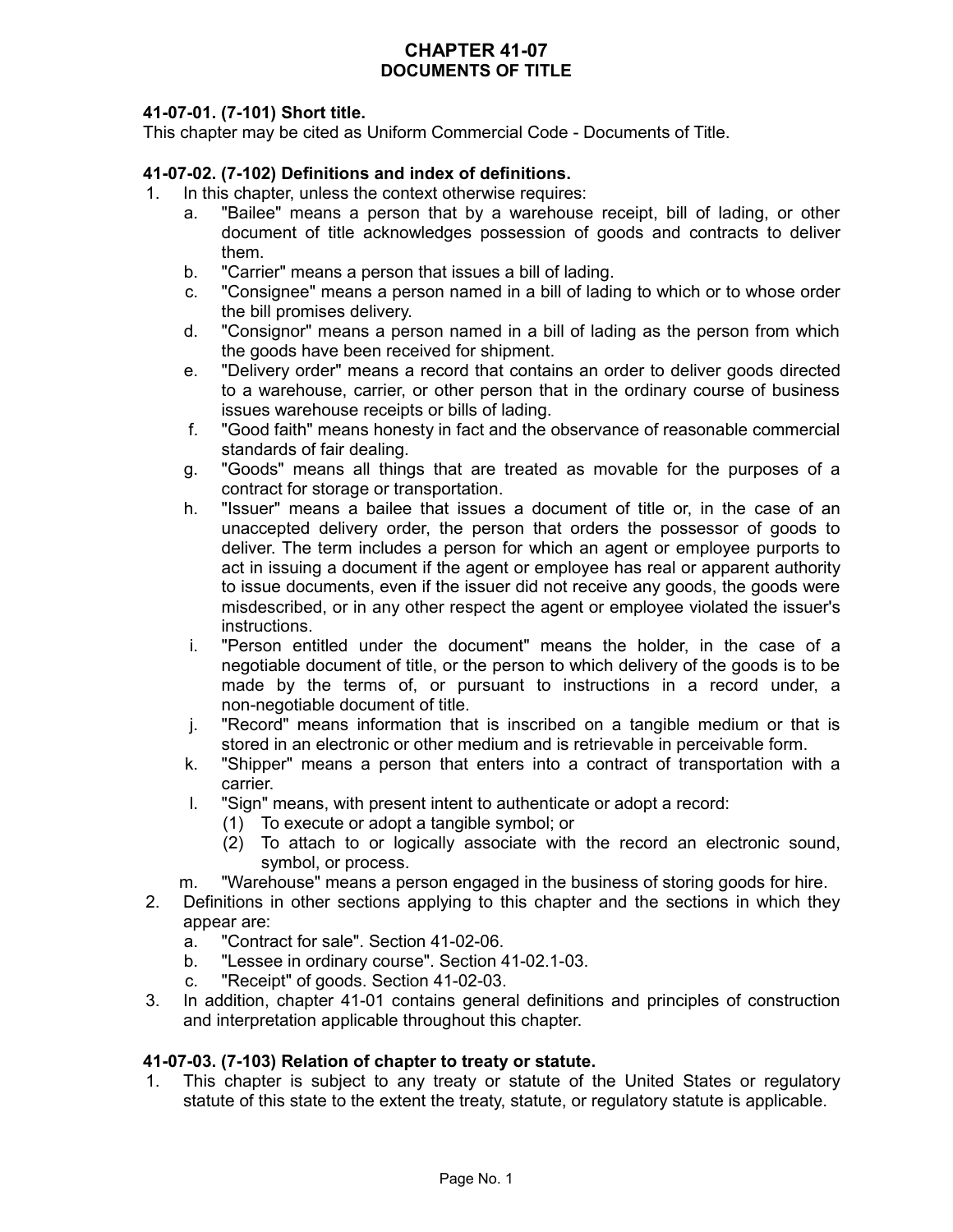- 2. This chapter does not modify or repeal any law prescribing the form or content of a document of title or the services or facilities to be afforded by a bailee, or otherwise regulating a bailee's business in respects not specifically treated in this chapter. However, violation of such a law does not affect the status of a document of title that otherwise is within the definition of a document of title.
- 3. This chapter modifies, limits, and supersedes the federal Electronic Signatures in Global and National Commerce Act [Pub. L. 106-229; 114 Stat. 464; 15 U.S.C. 7001 et seq.] but does not modify, limit, or supersede section 101(c) of that Act [15 U.S.C. 7001(c)] or authorize electronic delivery of any of the notices described in section 103(b) of that Act [15 U.S.C. 7003(b)].
- 4. To the extent there is a conflict between chapter 9-16 and this chapter, this chapter governs.

## **41-07-04. (7-104) Negotiable and non-negotiable document of title.**

- 1. Except as otherwise provided in subsection 3, a document of title is negotiable if by its terms the goods are to be delivered to bearer or to the order of a named person.
- 2. A document of title other than one described in subsection 1 is non-negotiable. A bill of lading that states that the goods are consigned to a named person is not made negotiable by a provision that the goods are to be delivered only against an order in a record signed by the same or another named person.
- 3. A document of title is non-negotiable if, at the time it is issued, the document has a conspicuous legend, however expressed, that it is non-negotiable.

### **41-07-05. (7-105) Reissuance in alternative medium.**

- 1. Upon request of a person entitled under an electronic document of title, the issuer of the electronic document may issue a tangible document of title as a substitute for the electronic document if:
	- a. The person entitled under the electronic document surrenders control of the document to the issuer; and
	- b. The tangible document when issued contains a statement that it is issued in substitution for the electronic document.
- 2. Upon issuance of a tangible document of title in substitution for an electronic document of title in accordance with subsection 1:
	- a. The electronic document ceases to have any effect or validity; and
	- b. The person that procured issuance of the tangible document warrants to all subsequent persons entitled under the tangible document that the warrantor was a person entitled under the electronic document when the warrantor surrendered control of the electronic document to the issuer.
- 3. Upon request of a person entitled under a tangible document of title, the issuer of the tangible document may issue an electronic document of title as a substitute for the tangible document if:
	- a. The person entitled under the tangible document surrenders possession of the document to the issuer; and
	- b. The electronic document when issued contains a statement that it is issued in substitution for the tangible document.
- 4. Upon issuance of an electronic document of title in substitution for a tangible document of title in accordance with subsection 3:
	- a. The tangible document ceases to have any effect or validity; and
	- b. The person that procured issuance of the electronic document warrants to all subsequent persons entitled under the electronic document that the warrantor was a person entitled under the tangible document when the warrantor surrendered possession of the tangible document to the issuer.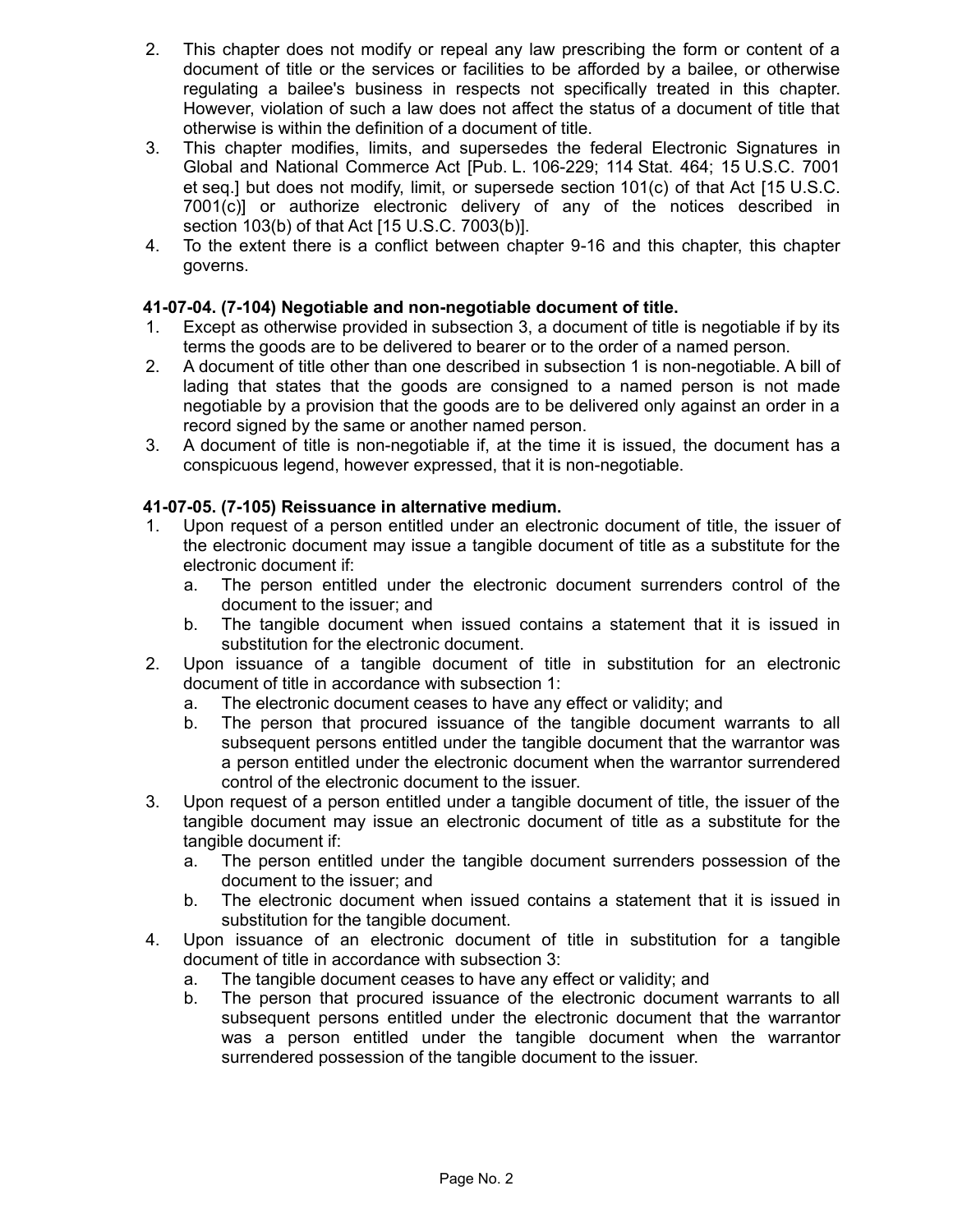# **41-07-06. (7-106) Control of electronic document of title.**

- 1. A person has control of an electronic document of title if a system employed for evidencing the transfer of interests in the electronic document reliably establishes that person as the person to which the electronic document was issued or transferred.
- 2. A system satisfies subsection 1, and a person is deemed to have control of an electronic document of title, if the document is created, stored, and assigned in such a manner that:
	- a. A single authoritative copy of the document exists which is unique, identifiable, and, except as otherwise provided in subdivisions d, e, and f, unalterable;
	- b. The authoritative copy identifies the person asserting control as:
		- (1) The person to which the document was issued; or
			- (2) If the authoritative copy indicates that the document has been transferred, the person to which the document was most recently transferred;
	- c. The authoritative copy is communicated to and maintained by the person asserting control or its designated custodian;
	- d. Copies or amendments that add or change an identified assignee of the authoritative copy can be made only with the consent of the person asserting control;
	- e. Each copy of the authoritative copy and any copy of a copy is readily identifiable as a copy that is not the authoritative copy; and
	- f. Any amendment of the authoritative copy is readily identifiable as authorized or unauthorized.

# **41-07-07. (7-201) Person that may issue a warehouse receipt - Storage under bond.**

- 1. A warehouse receipt may be issued by any warehouse.
- 2. If goods, including distilled spirits and agricultural commodities, are stored under a statute requiring a bond against withdrawal or a license for the issuance of receipts in the nature of warehouse receipts, a receipt issued for the goods is deemed to be a warehouse receipt even if issued by a person that is the owner of the goods and is not a warehouse.

## **41-07-08. (7-202) Form of warehouse receipt - Effect of omission.**

- 1. A warehouse receipt need not be in any particular form.
- 2. Unless a warehouse receipt provides for each of the following, the warehouse is liable for damages caused to a person injured by its omission:
	- a. A statement of the location of the warehouse facility where the goods are stored;
	- b. The date of issue of the receipt;
	- c. The unique identification code of the receipt;
	- d. A statement whether the goods received will be delivered to the bearer, to a named person, or to a named person or its order;
	- e. The rate of storage and handling charges, unless goods are stored under a field warehousing arrangement, in which case a statement of that fact is sufficient on a non-negotiable receipt;
	- f. A description of the goods or the packages containing them;
	- g. The signature of the warehouse or its agent;
	- h. If the receipt is issued for goods that the warehouse owns, either solely, jointly, or in common with others, a statement of the fact of that ownership; and
	- i. A statement of the amount of advances made and of liabilities incurred for which the warehouse claims a lien or security interest, unless the precise amount of advances made or liabilities incurred, at the time of the issue of the receipt, is unknown to the warehouse or to its agent that issued the receipt, in which case a statement of the fact that advances have been made or liabilities incurred and the purpose of the advances or liabilities is sufficient.
- 3. A warehouse may insert in its receipt any terms that are not contrary to this title and do not impair its obligation of delivery under section 41-07-28 or its duty of care under section 41-07-10. Any contrary provision is ineffective.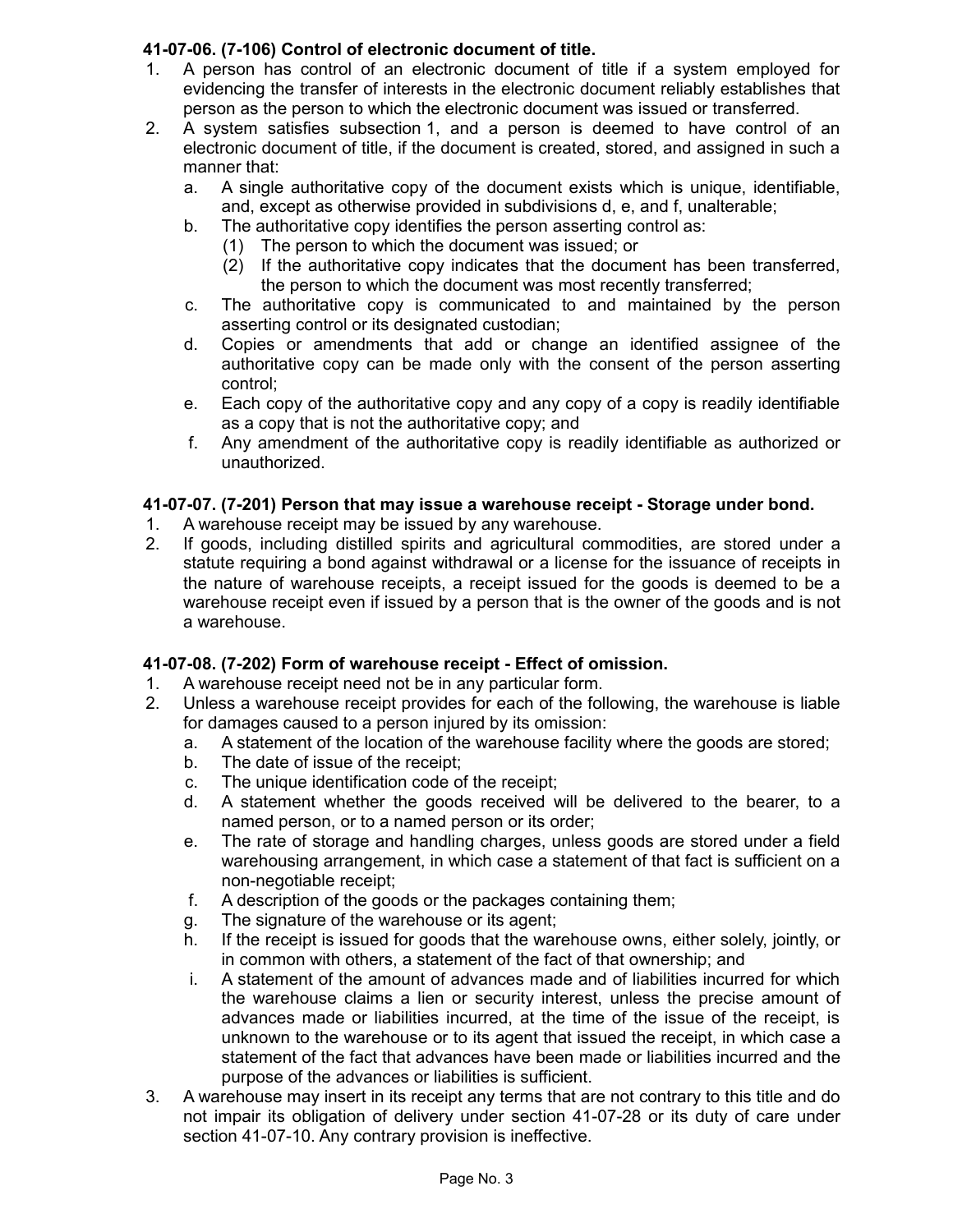## **41-07-09. (7-203) Liability for nonreceipt or misdescription.**

A party to or purchaser for value in good faith of a document of title, other than a bill of lading, that relies upon the description of the goods in the document may recover from the issuer damages caused by the nonreceipt or misdescription of the goods, except to the extent that:

- 1. The document conspicuously indicates that the issuer does not know whether all or part of the goods in fact were received or conform to the description, such as a case in which the description is in terms of marks or labels or kind, quantity, or condition, or the receipt or description is qualified by "contents, condition, and quality unknown", "said to contain", or words of similar import, if the indication is true; or
- 2. The party or purchaser otherwise has notice of the nonreceipt or misdescription.

## **41-07-10. (7-204) Duty of care - Contractual limitation of warehouse's liability.**

- 1. A warehouse is liable for damages for loss of or injury to the goods caused by its failure to exercise care with regard to the goods that a reasonably careful person would exercise under similar circumstances. Unless otherwise agreed, the warehouse is not liable for damages that could not have been avoided by the exercise of that care.
- 2. Damages may be limited by a term in the warehouse receipt or storage agreement limiting the amount of liability in case of loss or damage beyond which the warehouse is not liable. Such a limitation is not effective with respect to the warehouse's liability for conversion to its own use. On request of the bailor in a record at the time of signing the storage agreement or within a reasonable time after receipt of the warehouse receipt, the warehouse's liability may be increased on part or all of the goods covered by the storage agreement or the warehouse receipt. In this event, increased rates may be charged based on an increased valuation of the goods.
- 3. Reasonable provisions as to the time and manner of presenting claims and commencing actions based on the bailment may be included in the warehouse receipt or storage agreement.
- 4. This section does not modify or repeal chapter 60-02.

## **41-07-11. (7-205) Title under warehouse receipt defeated in certain cases.**

A buyer in ordinary course of business of fungible goods sold and delivered by a warehouse that is also in the business of buying and selling such goods takes the goods free of any claim under a warehouse receipt even if the receipt is negotiable and has been duly negotiated.

## **41-07-12. (7-206) Termination of storage at warehouse's option.**

- 1. A warehouse, by giving notice to the person on whose account the goods are held and any other person known to claim an interest in the goods, may require payment of any charges and removal of the goods from the warehouse at the termination of the period of storage fixed by the document of title or, if a period is not fixed, within a stated period not less than thirty days after the warehouse gives notice. If the goods are not removed before the date specified in the notice, the warehouse may sell them pursuant to section 41-07-16.
- 2. If a warehouse in good faith believes that goods are about to deteriorate or decline in value to less than the amount of its lien within the time provided in subsection 1 and section 41-07-16, the warehouse may specify in the notice given under subsection 1 any reasonable shorter time for removal of the goods and, if the goods are not removed, may sell them at public sale held not less than one week after a single advertisement or posting.
- 3. If, as a result of a quality or condition of the goods of which the warehouse did not have notice at the time of deposit, the goods are a hazard to other property, the warehouse facilities, or other persons, the warehouse may sell the goods at public or private sale without advertisement or posting on reasonable notification to all persons known to claim an interest in the goods. If the warehouse, after a reasonable effort, is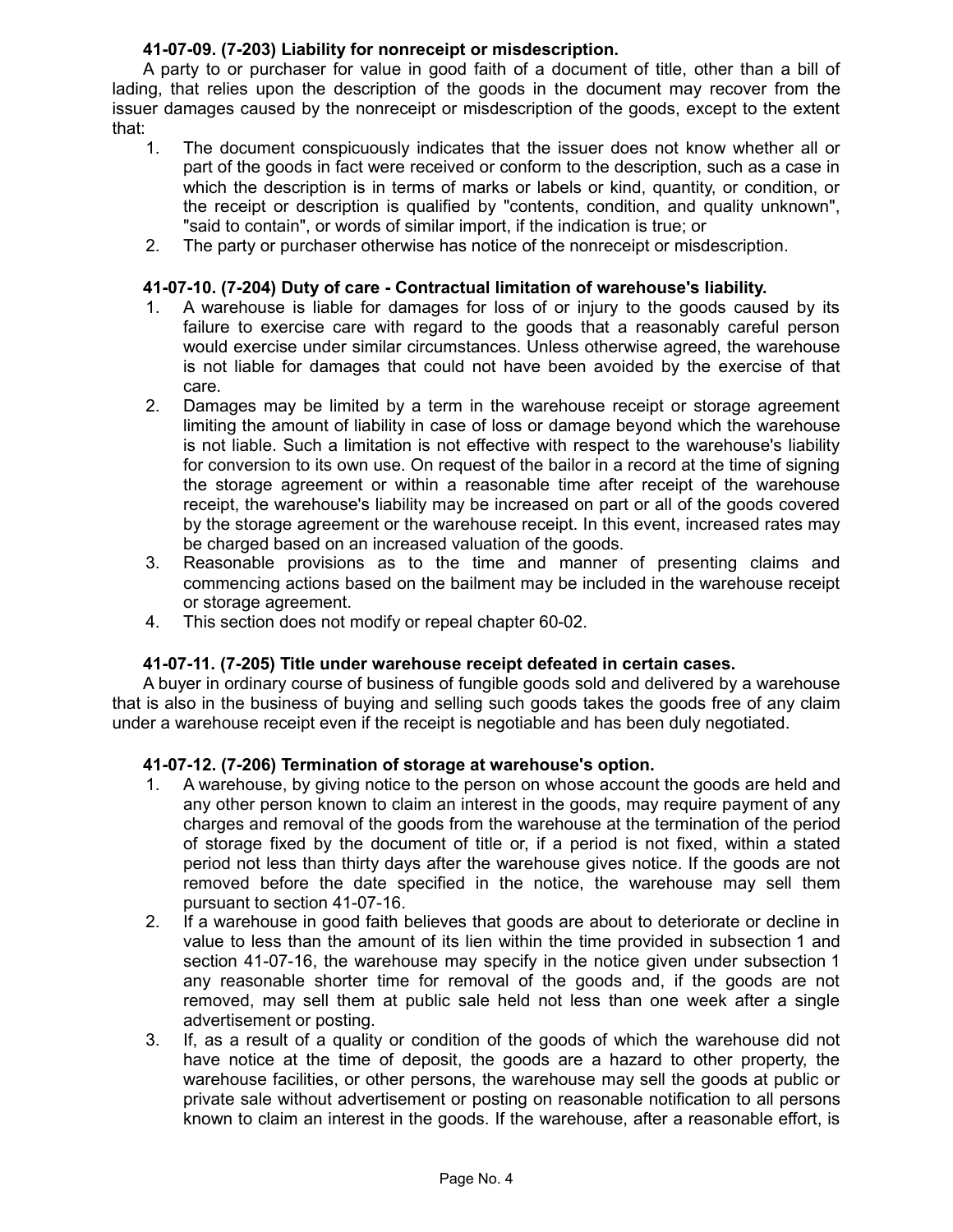unable to sell the goods, it may dispose of them in any lawful manner and does not incur liability by reason of that disposition.

- 4. A warehouse shall deliver the goods to any person entitled to them under this chapter upon due demand made at any time before sale or other disposition under this section.
- 5. A warehouse may satisfy its lien from the proceeds of any sale or disposition under this section but shall hold the balance for delivery on the demand of any person to which the warehouse would have been bound to deliver the goods.

## **41-07-13. (7-207) Goods must be kept separate - Fungible goods.**

- 1. Unless the warehouse receipt provides otherwise, a warehouse shall keep separate the goods covered by each receipt so as to permit at all times identification and delivery of those goods. However, different lots of fungible goods may be commingled.
- 2. If different lots of fungible goods are commingled, the goods are owned in common by the persons entitled thereto and the warehouse is severally liable to each owner for that owner's share. If, because of overissue, a mass of fungible goods is insufficient to meet all the receipts the warehouse has issued against it, the persons entitled include all holders to which overissued receipts have been duly negotiated.

### **41-07-14. (7-208) Altered warehouse receipts.**

If a blank in a negotiable tangible warehouse receipt has been filled in without authority, a good-faith purchaser for value and without notice of the lack of authority may treat the insertion as authorized. Any other unauthorized alteration leaves any tangible or electronic warehouse receipt enforceable against the issuer according to its original tenor.

#### **41-07-15. (7-209) Lien of warehouse.**

- 1. A warehouse has a lien against the bailor on the goods covered by a warehouse receipt or storage agreement or on the proceeds thereof in its possession for charges for storage or transportation, including demurrage and terminal charges, insurance, labor, or other charges, present or future, in relation to the goods, and for expenses necessary for preservation of the goods or reasonably incurred in their sale pursuant to law. If the person on whose account the goods are held is liable for similar charges or expenses in relation to other goods whenever deposited and it is stated in the warehouse receipt or storage agreement that a lien is claimed for charges and expenses in relation to other goods, the warehouse also has a lien against the goods covered by the warehouse receipt or storage agreement or on the proceeds thereof in its possession for those charges and expenses, whether or not the other goods have been delivered by the warehouse. However, as against a person to which a negotiable warehouse receipt is duly negotiated, a warehouse's lien is limited to charges in an amount or at a rate specified in the warehouse receipt or, if no charges are so specified, to a reasonable charge for storage of the specific goods covered by the receipt subsequent to the date of the receipt.
- 2. A warehouse may also reserve a security interest against the bailor for the maximum amount specified on the receipt for charges other than those specified in subsection 1, such as for money advanced and interest. The security interest is governed by chapter 41-09.
- 3. A warehouse's lien for charges and expenses under subsection 1 or a security interest under subsection 2 is also effective against any person that so entrusted the bailor with possession of the goods that a pledge of them by the bailor to a good-faith purchaser for value would have been valid. However, the lien or security interest is not effective against a person that before issuance of a document of title had a legal interest or a perfected security interest in the goods and that did not:
	- a. Deliver or entrust the goods or any document of title covering the goods to the bailor or the bailor's nominee with:
		- (1) Actual or apparent authority to ship, store, or sell;
		- (2) Power to obtain delivery under section 41-07-28; or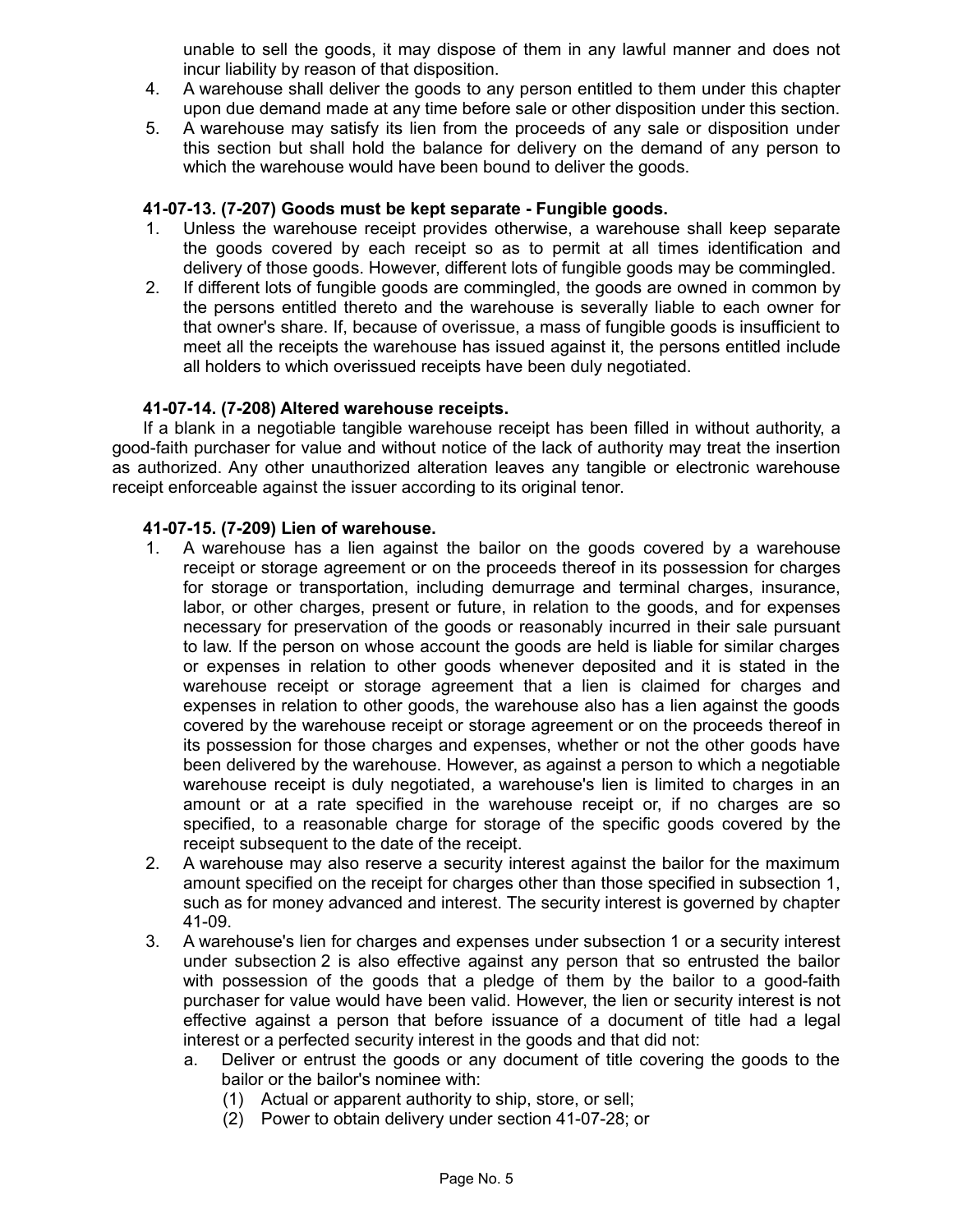- (3) Power of disposition under section 41-02-48, subsection 2 of section 41-02.1-34, subsection 2 of section 41-02.1-35, section 41-09-40, subsection 3 of section 41-09-41, or other statute or rule of law; or
- b. Acquiesce in the procurement by the bailor or its nominee of any document.
- 4. A warehouse's lien on household goods for charges and expenses in relation to the goods under subsection 1 is also effective against all persons if the depositor was the legal possessor of the goods at the time of deposit. In this subsection, "household goods" means furniture, furnishings, or personal effects used by the depositor in a dwelling.
- 5. A warehouse loses its lien on any goods that it voluntarily delivers or unjustifiably refuses to deliver.

## **41-07-16. (7-210) Enforcement of warehouse's lien.**

- 1. Except as otherwise provided in subsection 2, a warehouse's lien may be enforced by public or private sale of the goods, in bulk or in packages, at any time or place and on any terms that are commercially reasonable, after notifying all persons known to claim an interest in the goods. The notification must include a statement of the amount due, the nature of the proposed sale, and the time and place of any public sale. The fact that a better price could have been obtained by a sale at a different time or in a method different from that selected by the warehouse is not of itself sufficient to establish that the sale was not made in a commercially reasonable manner. The warehouse sells in a commercially reasonable manner if the warehouse sells the goods in the usual manner in any recognized market therefor, sells at the price current in that market at the time of the sale, or otherwise sells in conformity with commercially reasonable practices among dealers in the type of goods sold. A sale of more goods than apparently necessary to be offered to ensure satisfaction of the obligation is not commercially reasonable, except in cases covered by the preceding sentence.
- 2. A warehouse may enforce its lien on goods, other than goods stored by a merchant in the course of its business, only if the following requirements are satisfied:
	- a. All persons known to claim an interest in the goods must be notified.
	- b. The notification must include an itemized statement of the claim, a description of the goods subject to the lien, a demand for payment within a specified time not less than ten days after receipt of the notification, and a conspicuous statement that unless the claim is paid within that time the goods will be advertised for sale and sold by auction at a specified time and place.
	- c. The sale must conform to the terms of the notification.
	- d. The sale must be held at the nearest suitable place to where the goods are held or stored.
	- e. After the expiration of the time given in the notification, an advertisement of the sale must be published once a week for two weeks consecutively in a newspaper of general circulation where the sale is to be held. The advertisement must include a description of the goods, the name of the person on whose account the goods are being held, and the time and place of the sale. The sale must take place at least fifteen days after the first publication. If there is no newspaper of general circulation where the sale is to be held, the advertisement must be posted at least ten days before the sale in not fewer than six conspicuous places in the neighborhood of the proposed sale.
- 3. Before any sale pursuant to this section, any person claiming a right in the goods may pay the amount necessary to satisfy the lien and the reasonable expenses incurred in complying with this section. In that event, the goods may not be sold but must be retained by the warehouse subject to the terms of the receipt and this chapter.
- 4. A warehouse may buy at any public sale held pursuant to this section.
- 5. A purchaser in good faith of goods sold to enforce a warehouse's lien takes the goods free of any rights of persons against which the lien was valid, despite the warehouse's noncompliance with this section.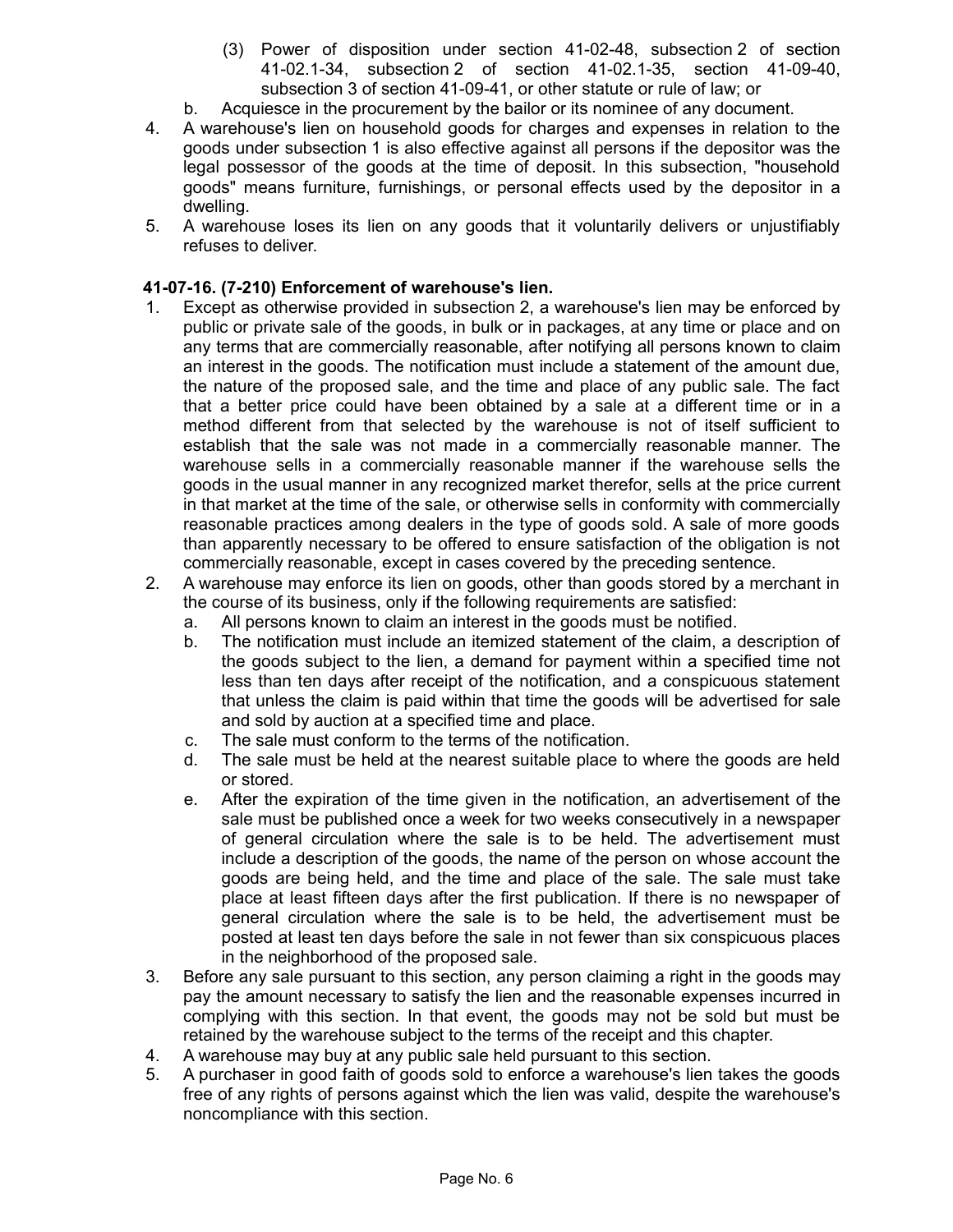- 6. A warehouse may satisfy its lien from the proceeds of any sale pursuant to this section but shall hold the balance, if any, for delivery on demand to any person to which the warehouse would have been bound to deliver the goods.
- 7. The rights provided by this section are in addition to all other rights allowed by law to a creditor against a debtor.
- 8. If a lien is on goods stored by a merchant in the course of its business, the lien may be enforced in accordance with subsection 1 or 2.
- 9. A warehouse is liable for damages caused by failure to comply with the requirements for sale under this section and, in case of willful violation, is liable for conversion.

## **41-07-17. (7-301) Liability for nonreceipt or misdescription - Said to contain - Shipper's weight, load, and count - Improper handling.**

- 1. A consignee of a non-negotiable bill of lading which has given value in good faith, or a holder to which a negotiable bill has been duly negotiated, relying upon the description of the goods in the bill or upon the date shown in the bill, may recover from the issuer damages caused by the misdating of the bill or the nonreceipt or misdescription of the goods, except to the extent that the bill indicates that the issuer does not know whether any part or all of the goods in fact were received or conform to the description, such as in a case in which the description is in terms of marks or labels or kind, quantity, or condition or the receipt or description is qualified by "contents or condition of contents of packages unknown", "said to contain", "shipper's weight, load, and count", or words of similar import, if that indication is true.
- 2. If goods are loaded by the issuer of a bill of lading:
	- a. The issuer shall count the packages of goods if shipped in packages and ascertain the kind and quantity if shipped in bulk; and
	- b. Words such as "shipper's weight, load, and count", or words of similar import indicating that the description was made by the shipper, are ineffective except as to goods concealed in packages.
- 3. If bulk goods are loaded by a shipper that makes available to the issuer of a bill of lading adequate facilities for weighing those goods, the issuer shall ascertain the kind and quantity within a reasonable time after receiving the shipper's request in a record to do so. In that case, "shipper's weight" or words of similar import are ineffective.
- 4. The issuer of a bill of lading, by including in the bill the words "shipper's weight, load, and count", or words of similar import, may indicate that the goods were loaded by the shipper, and, if that statement is true, the issuer is not liable for damages caused by the improper loading. However, omission of such words does not imply liability for damages caused by improper loading.
- 5. A shipper guarantees to an issuer the accuracy at the time of shipment of the description, marks, labels, number, kind, quantity, condition, and weight, as furnished by the shipper, and the shipper shall indemnify the issuer against damage caused by inaccuracies in those particulars. This right of indemnity does not limit the issuer's responsibility or liability under the contract of carriage to any person other than the shipper.

## **41-07-18. (7-302) Through bills of lading and similar documents of title.**

- 1. The issuer of a through bill of lading, or other document of title embodying an undertaking to be performed in part by a person acting as its agent or by a performing carrier, is liable to any person entitled to recover on the bill or other document for any breach by the other person or the performing carrier of its obligation under the bill or other document. However, to the extent that the bill or other document covers an undertaking to be performed overseas or in territory not contiguous to the continental United States or an undertaking, including matters other than transportation, this liability for breach by the other person or the performing carrier may be varied by agreement of the parties.
- 2. If goods covered by a through bill of lading or other document of title embodying an undertaking to be performed in part by a person other than the issuer are received by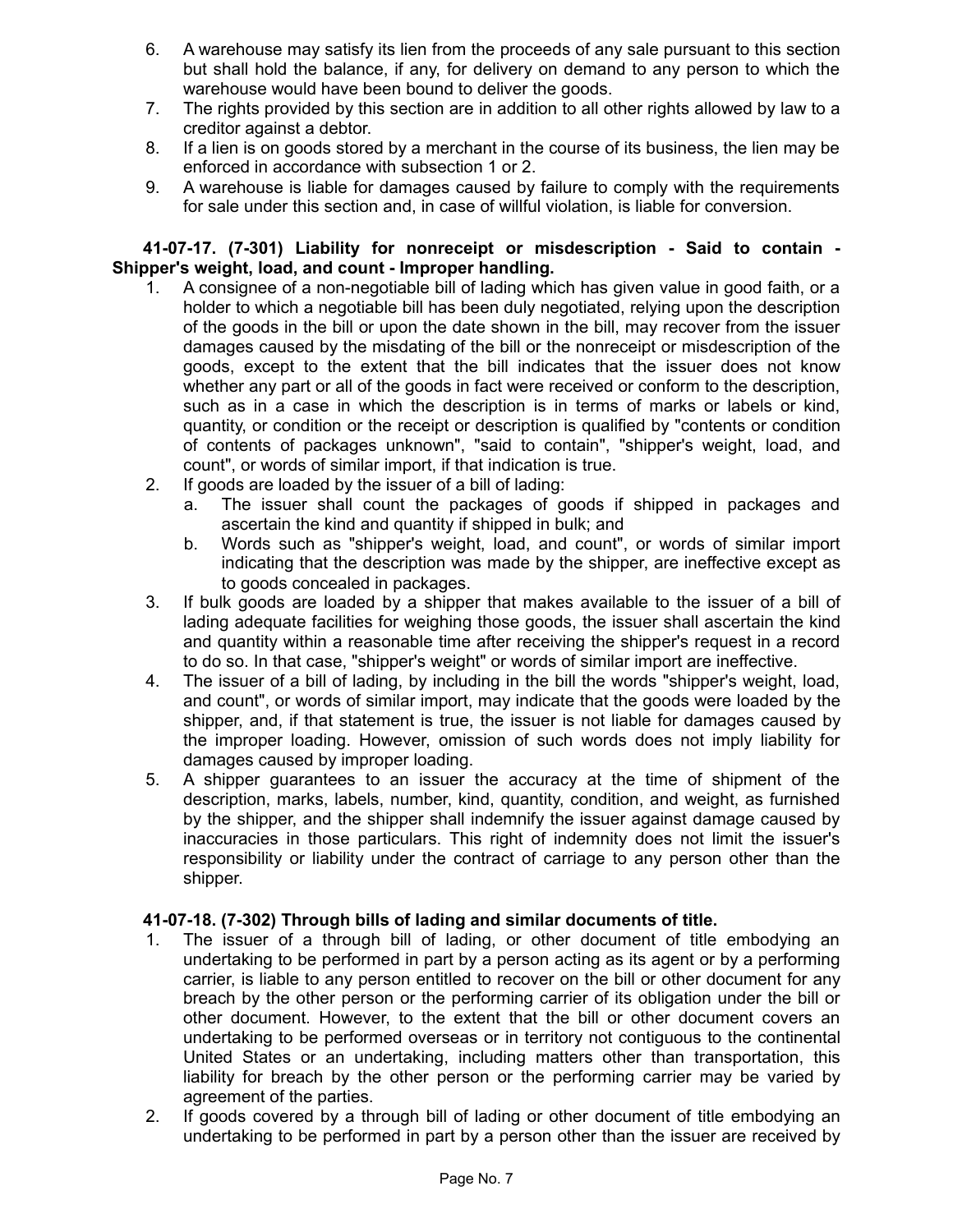that person, the person is subject, with respect to its own performance while the goods are in its possession, to the obligation of the issuer. The person's obligation is discharged by delivery of the goods to another person pursuant to the bill or other document and does not include liability for breach by any other person or by the issuer.

- 3. The issuer of a through bill of lading or other document of title described in subsection 1 is entitled to recover from the performing carrier, or other person in possession of the goods when the breach of the obligation under the bill or other document occurred:
	- a. The amount it may be required to pay to any person entitled to recover on the bill or other document for the breach, as may be evidenced by any receipt, judgment, or transcript of judgment; and
	- b. The amount of any expense reasonably incurred by the issuer in defending any action commenced by any person entitled to recover on the bill or other document for the breach.

# **41-07-19. (7-303) Diversion - Reconsignment - Change of instructions.**

- 1. Unless the bill of lading otherwise provides, a carrier may deliver the goods to a person or destination other than that stated in the bill or may otherwise dispose of the goods, without liability for misdelivery, on instructions from:
	- a. The holder of a negotiable bill;
	- b. The consignor on a non-negotiable bill, even if the consignee has given contrary instructions;
	- c. The consignee on a non-negotiable bill in the absence of contrary instructions from the consignor, if the goods have arrived at the billed destination or if the consignee is in possession of the tangible bill or in control of the electronic bill; or
	- d. The consignee on a non-negotiable bill, if the consignee is entitled as against the consignor to dispose of the goods.
- 2. Unless instructions described in subsection 1 are included in a negotiable bill of lading, a person to which the bill is duly negotiated may hold the bailee according to the original terms.

## **41-07-20. (7-304) Tangible bills of lading in a set.**

- 1. Except as customary in international transportation, a tangible bill of lading may not be issued in a set of parts. The issuer is liable for damages caused by violation of this subsection.
- 2. If a tangible bill of lading is lawfully issued in a set of parts, each of which contains an identification code and is expressed to be valid only if the goods have not been delivered against any other part, the whole of the parts constitutes one bill.
- 3. If a tangible negotiable bill of lading is lawfully issued in a set of parts and different parts are negotiated to different persons, the title of the holder to which the first due negotiation is made prevails as to both the document of title and the goods even if any later holder may have received the goods from the carrier in good faith and discharged the carrier's obligation by surrendering its part.
- 4. A person that negotiates or transfers a single part of a tangible bill of lading issued in a set is liable to holders of that part as if it were the whole set.
- 5. The bailee shall deliver in accordance with part 4 against the first presented part of a tangible bill of lading lawfully issued in a set. Delivery in this manner discharges the bailee's obligation on the whole bill.

## **41-07-21. (7-305) Destination bills.**

1. Instead of issuing a bill of lading to the consignor at the place of shipment, a carrier, at the request of the consignor, may procure the bill to be issued at destination or at any other place designated in the request.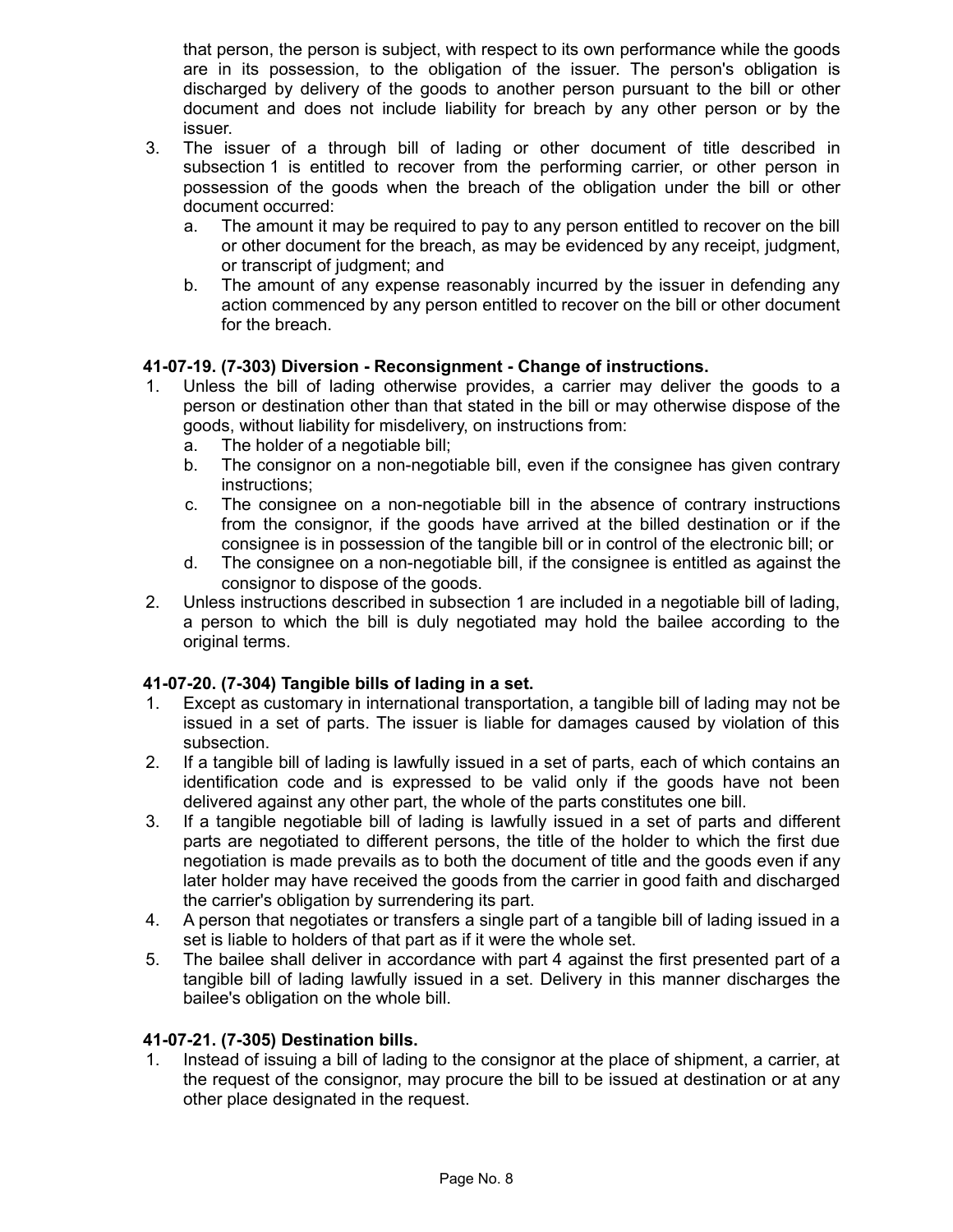2. Upon request of any person entitled as against a carrier to control the goods while in transit and on surrender of possession or control of any outstanding bill of lading or other receipt covering the goods, the issuer, subject to section 41-07-05, may procure a substitute bill to be issued at any place designated in the request.

# **41-07-22. (7-306) Altered bills of lading.**

An unauthorized alteration or filling in of a blank in a bill of lading leaves the bill enforceable according to its original tenor.

# **41-07-23. (7-307) Lien of carrier.**

- 1. A carrier has a lien on the goods covered by a bill of lading or on the proceeds thereof in its possession for charges after the date of the carrier's receipt of the goods for storage or transportation, including demurrage and terminal charges, and for expenses necessary for preservation of the goods incident to their transportation or reasonably incurred in their sale pursuant to law. However, against a purchaser for value of a negotiable bill of lading, a carrier's lien is limited to charges stated in the bill or the applicable tariffs or, if no charges are stated, a reasonable charge.
- 2. A lien for charges and expenses under subsection 1 on goods that the carrier was required by law to receive for transportation is effective against the consignor or any person entitled to the goods unless the carrier had notice that the consignor lacked authority to subject the goods to those charges and expenses. Any other lien under subsection 1 is effective against the consignor and any person that permitted the bailor to have control or possession of the goods unless the carrier had notice that the bailor lacked authority.
- 3. A carrier loses its lien on any goods that it voluntarily delivers or unjustifiably refuses to deliver.

# **41-07-24. (7-308) Enforcement of carrier's lien.**

- 1. A carrier's lien on goods may be enforced by public or private sale of the goods, in bulk or in packages, at any time or place and on any terms that are commercially reasonable, after notifying all persons known to claim an interest in the goods. The notification must include a statement of the amount due, the nature of the proposed sale, and the time and place of any public sale. The fact that a better price could have been obtained by a sale at a different time or in a method different from that selected by the carrier is not of itself sufficient to establish that the sale was not made in a commercially reasonable manner. The carrier sells goods in a commercially reasonable manner if the carrier sells the goods in the usual manner in any recognized market therefor, sells at the price current in that market at the time of the sale, or otherwise sells in conformity with commercially reasonable practices among dealers in the type of goods sold. A sale of more goods than apparently necessary to be offered to ensure satisfaction of the obligation is not commercially reasonable, except in cases covered by the preceding sentence.
- 2. Before any sale pursuant to this section, any person claiming a right in the goods may pay the amount necessary to satisfy the lien and the reasonable expenses incurred in complying with this section. In that event, the goods may not be sold but must be retained by the carrier, subject to the terms of the bill of lading and this chapter.
- 3. A carrier may buy at any public sale pursuant to this section.
- 4. A purchaser in good faith of goods sold to enforce a carrier's lien takes the goods free of any rights of persons against which the lien was valid, despite the carrier's noncompliance with this section.
- 5. A carrier may satisfy its lien from the proceeds of any sale pursuant to this section but shall hold the balance, if any, for delivery on demand to any person to which the carrier would have been bound to deliver the goods.
- 6. The rights provided by this section are in addition to all other rights allowed by law to a creditor against a debtor.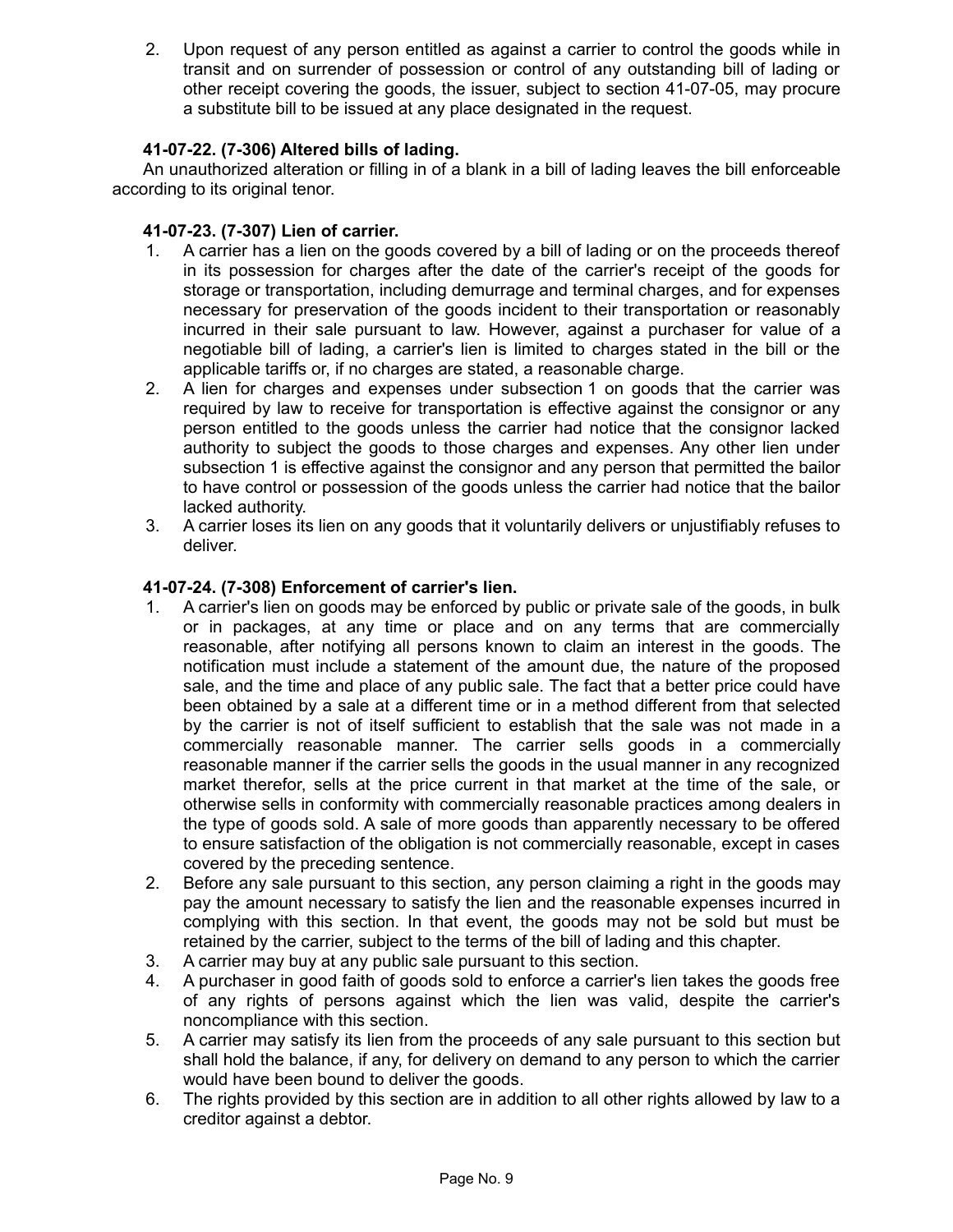- 7. A carrier's lien may be enforced pursuant to either subsection 1 or the procedure set forth under subsection 2 of section 41-07-16.
- 8. A carrier is liable for damages caused by failure to comply with the requirements for sale under this section and, in case of willful violation, is liable for conversion.

# **41-07-25. (7-309) Duty of care - Contractual limitation of carrier's liability.**

- 1. A carrier that issues a bill of lading, whether negotiable or non-negotiable, shall exercise the degree of care in relation to the goods which a reasonably careful person would exercise under similar circumstances. This subsection does not affect any statute, regulation, or rule of law that imposes liability upon a common carrier for damages not caused by its negligence.
- 2. Damages may be limited by a term in the bill of lading or in a transportation agreement that the carrier's liability may not exceed a value stated in the bill or transportation agreement if the carrier's rates are dependent upon value and the consignor is afforded an opportunity to declare a higher value and the consignor is advised of the opportunity. However, such a limitation is not effective with respect to the carrier's liability for conversion to its own use.
- 3. Reasonable provisions as to the time and manner of presenting claims and commencing actions based on the shipment may be included in a bill of lading or a transportation agreement.

## **41-07-26. (7-401) Irregularities in issue of receipt or bill or conduct of issuer.**

The obligations imposed by this chapter on an issuer apply to a document of title even if:

- 1. The document does not comply with the requirements of this chapter or of any other statute, rule, or regulation regarding its issuance, form, or content;
- 2. The issuer violated laws regulating the conduct of its business;
- 3. The goods covered by the document were owned by the bailee when the document was issued; or
- 4. The person issuing the document is not a warehouse but the document purports to be a warehouse receipt.

## **41-07-27. (7-402) Duplicate document of title - Overissue.**

A duplicate or any other document of title purporting to cover goods already represented by an outstanding document of the same issuer does not confer any right in the goods, except as provided in the case of tangible bills of lading in a set of parts, overissue of documents for fungible goods, substitutes for lost, stolen, or destroyed documents, or substitute documents issued pursuant to section 41-07-05. The issuer is liable for damages caused by its overissue or failure to identify a duplicate document by a conspicuous notation.

## **41-07-28. (7-403) Obligation of bailee to deliver - Excuse.**

- 1. A bailee shall deliver the goods to a person entitled under a document of title if the person complies with subsections 2 and 3 unless and to the extent that the bailee establishes any of the following:
	- a. Delivery of the goods to a person whose receipt was rightful as against the claimant;
	- b. Damage to or delay, loss, or destruction of the goods for which the bailee is not liable;
	- c. Previous sale or other disposition of the goods in lawful enforcement of a lien or on a warehouse's lawful termination of storage;
	- d. The exercise by a seller of its right to stop delivery pursuant to section 41-02-84 or by a lessor of its right to stop delivery pursuant to section 41-02.1-74;
	- e. A diversion, reconsignment, or other disposition pursuant to section 41-07-19;
	- f. Release, satisfaction, or any other personal defense against the claimant; or
	- g. Any other lawful excuse.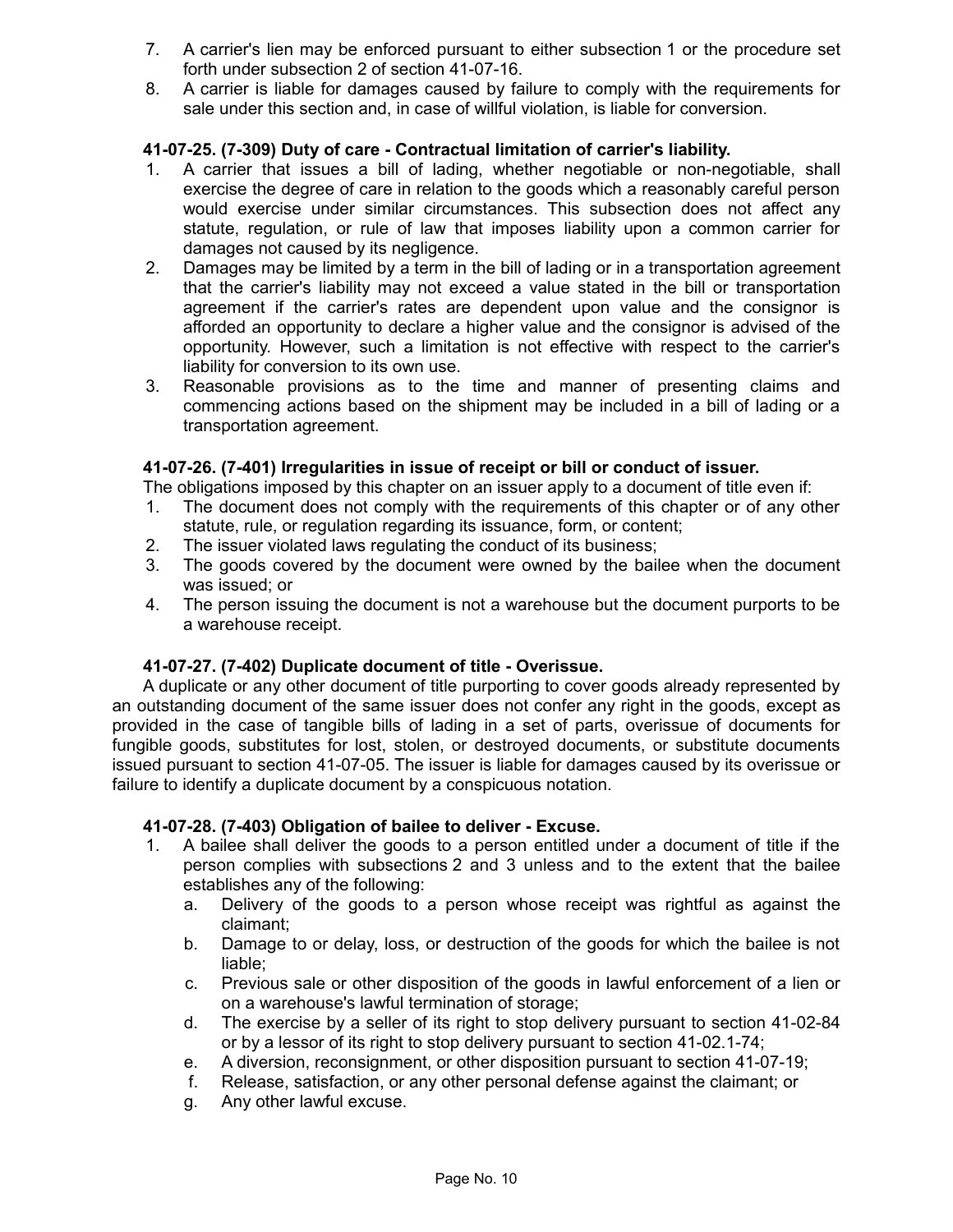- 2. A person claiming goods covered by a document of title shall satisfy the bailee's lien if the bailee so requests or if the bailee is prohibited by law from delivering the goods until the charges are paid.
- 3. Unless a person claiming the goods is a person against which the document of title does not confer a right under subsection 1 of section 41-07-32:
	- a. The person claiming under a document shall surrender possession or control of any outstanding negotiable document covering the goods for cancellation or indication of partial deliveries; and
	- b. The bailee shall cancel the document or conspicuously indicate in the document the partial delivery or the bailee is liable to any person to which the document is duly negotiated.

## **41-07-29. (7-404) No liability for good-faith delivery pursuant to document of title.**

A bailee that in good faith has received goods and delivered or otherwise disposed of the goods according to the terms of a document of title or pursuant to this chapter is not liable for the goods even if:

- 1. The person from which the bailee received the goods did not have authority to procure the document or to dispose of the goods; or
- 2. The person to which the bailee delivered the goods did not have authority to receive the goods.

## **41-07-30. (7-501) Form of negotiation and requirements of due negotiation.**

- 1. The following rules apply to a negotiable tangible document of title:
	- a. If the document's original terms run to the order of a named person, the document is negotiated by the named person's indorsement and delivery. After the named person's indorsement in blank or to bearer, any person may negotiate the document by delivery alone.
	- b. If the document's original terms run to bearer, it is negotiated by delivery alone.
	- c. If the document's original terms run to the order of a named person and it is delivered to the named person, the effect is the same as if the document had been negotiated.
	- d. Negotiation of the document after it has been indorsed to a named person requires indorsement by the named person and delivery.
	- e. A document is duly negotiated if it is negotiated in the manner stated in this subsection to a holder that purchases it in good faith, without notice of any defense against or claim to it on the part of any person, and for value, unless it is established that the negotiation is not in the regular course of business or financing or involves receiving the document in settlement or payment of a monetary obligation.
- 2. The following rules apply to a negotiable electronic document of title:
	- a. If the document's original terms run to the order of a named person or to bearer, the document is negotiated by delivery of the document to another person. Indorsement by the named person is not required to negotiate the document.
	- b. If the document's original terms run to the order of a named person and the named person has control of the document, the effect is the same as if the document had been negotiated.
	- c. A document is duly negotiated if it is negotiated in the manner stated in this subsection to a holder that purchases it in good faith, without notice of any defense against or claim to it on the part of any person, and for value, unless it is established that the negotiation is not in the regular course of business or financing or involves taking delivery of the document in settlement or payment of a monetary obligation.
- 3. Indorsement of a non-negotiable document of title neither makes it negotiable nor adds to the transferee's rights.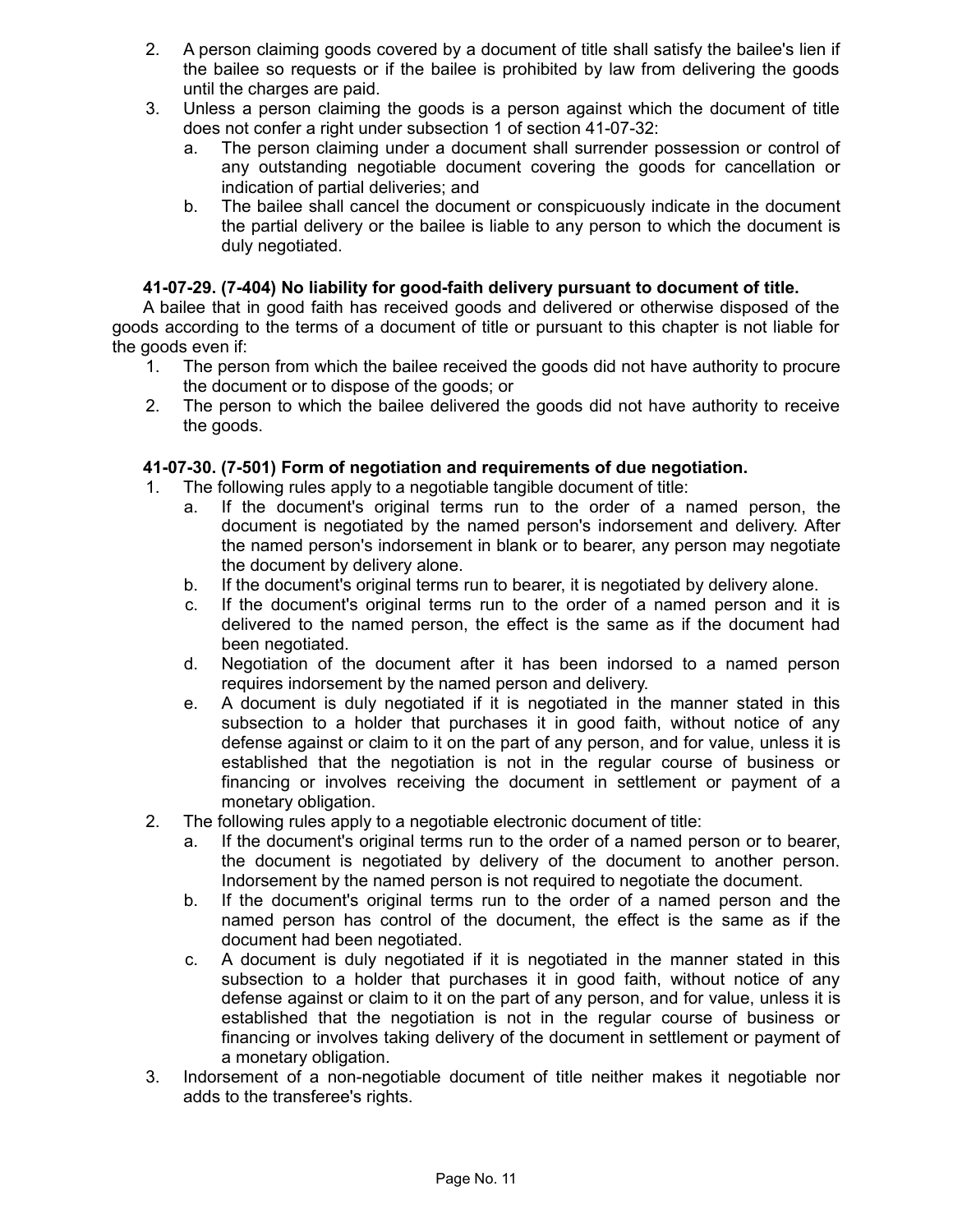4. The naming in a negotiable bill of lading of a person to be notified of the arrival of the goods does not limit the negotiability of the bill or constitute notice to a purchaser of the bill of any interest of that person in the goods.

# **41-07-31. (7-502) Rights acquired by due negotiation.**

- 1. Subject to sections 41-07-11 and 41-07-32, a holder to which a negotiable document of title has been duly negotiated acquires thereby:
	- a. Title to the document;
	- b. Title to the goods;
	- c. All rights accruing under the law of agency or estoppel, including rights to goods delivered to the bailee after the document was issued; and
	- d. The direct obligation of the issuer to hold or deliver the goods according to the terms of the document free of any defense or claim by the issuer except those arising under the terms of the document or under this chapter, but in the case of a delivery order, the bailee's obligation accrues only upon the bailee's acceptance of the delivery order and the obligation acquired by the holder is that the issuer and any indorser will procure the acceptance of the bailee.
- 2. Subject to section 41-07-32, title and rights acquired by due negotiation are not defeated by any stoppage of the goods represented by the document of title or by surrender of the goods by the bailee and are not impaired even if:
	- a. The due negotiation or any prior due negotiation constituted a breach of duty;
	- b. Any person has been deprived of possession of a negotiable tangible document or control of a negotiable electronic document by misrepresentation, fraud, accident, mistake, duress, loss, theft, or conversion; or
	- c. A previous sale or other transfer of the goods or document has been made to a third person.

## **41-07-32. (7-503) Document of title to goods defeated in certain cases.**

- 1. A document of title confers no right in goods against a person that before issuance of the document had a legal interest or a perfected security interest in the goods and that did not:
	- a. Deliver or entrust the goods or any document of title covering the goods to the bailor or the bailor's nominee with:
		- (1) Actual or apparent authority to ship, store, or sell;
		- (2) Power to obtain delivery under section 41-07-28; or
		- (3) Power of disposition under section 41-02-48, subsection 2 of section 41-02.1-34, subsection 2 of section 41-02.1-35, section 41-09-40, subsection 3 of section 41-09-41, or other statute or rule of law; or
	- b. Acquiesce in the procurement by the bailor or its nominee of any document.
- 2. Title to goods based upon an unaccepted delivery order is subject to the rights of any person to which a negotiable warehouse receipt or bill of lading covering the goods has been duly negotiated. That title may be defeated under section 41-07-34 to the same extent as the rights of the issuer or a transferee from the issuer.
- 3. Title to goods based upon a bill of lading issued to a freight forwarder is subject to the rights of any person to which a bill issued by the freight forwarder is duly negotiated. However, delivery by the carrier in accordance with part 4 pursuant to its own bill of lading discharges the carrier's obligation to deliver.

### **41-07-33. (7-504) Rights acquired in absence of due negotiation - Effect of diversion - Stoppage of delivery.**

- 1. A transferee of a document of title, whether negotiable or non-negotiable, to which the document has been delivered but not duly negotiated, acquires the title and rights that its transferor had or had actual authority to convey.
- 2. In the case of a transfer of a non-negotiable document of title, until but not after the bailee receives notice of the transfer, the rights of the transferee may be defeated: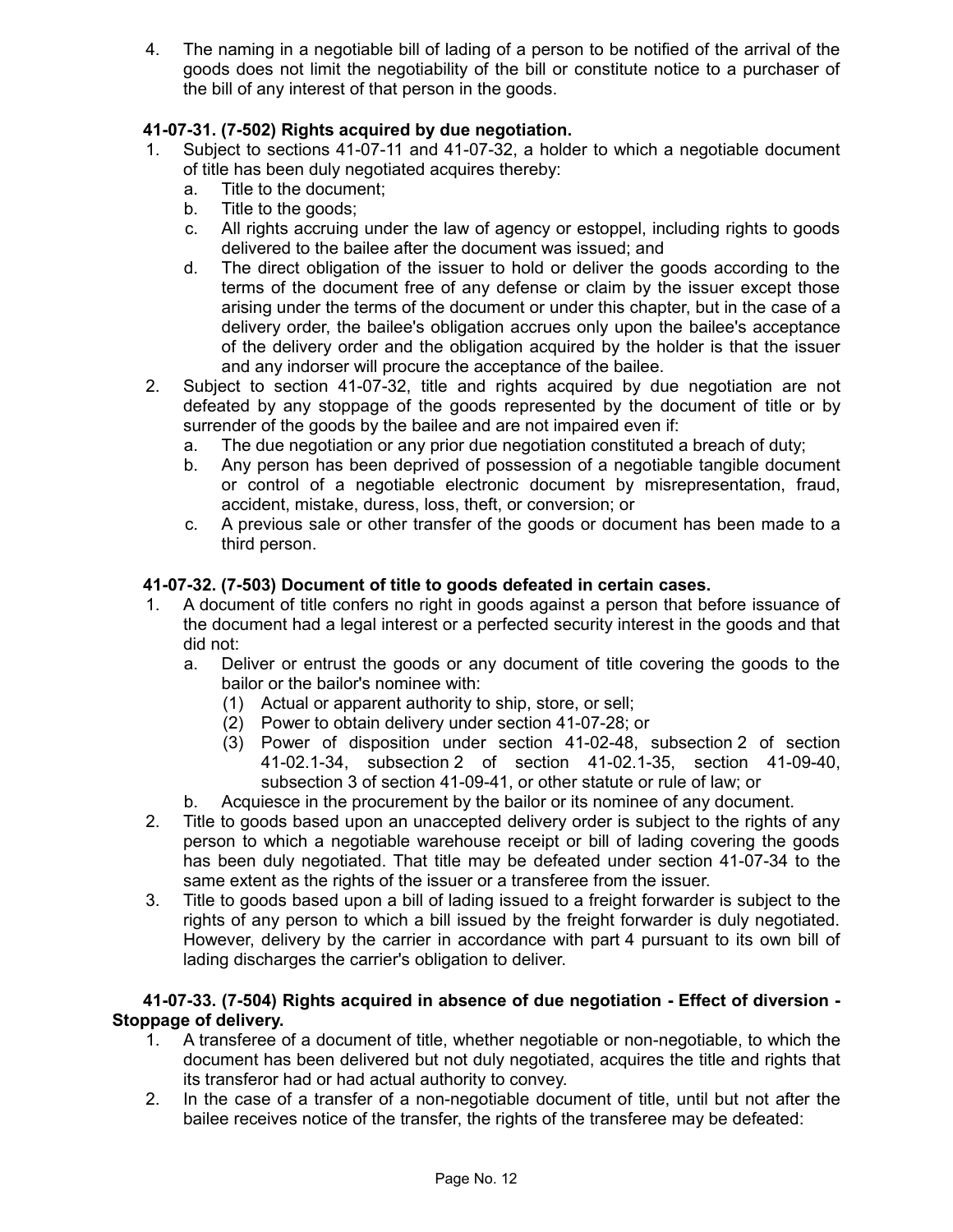- a. By those creditors of the transferor which could treat the transfer as void under section 41-02-47 or 41-02.1-38;
- b. By a buyer from the transferor in ordinary course of business if the bailee has delivered the goods to the buyer or received notification of the buyer's rights;
- c. By a lessee from the transferor in ordinary course of business if the bailee has delivered the goods to the lessee or received notification of the lessee's rights; or
- d. As against the bailee, by good-faith dealings of the bailee with the transferor.
- 3. A diversion or other change of shipping instructions by the consignor in a non-negotiable bill of lading which causes the bailee not to deliver the goods to the consignee defeats the consignee's title to the goods if the goods have been delivered to a buyer in ordinary course of business or a lessee in ordinary course of business and, in any event, defeats the consignee's rights against the bailee.
- 4. Delivery of the goods pursuant to a non-negotiable document of title may be stopped by a seller under section 41-02-84 or a lessor under section 41-02.1-74, subject to the requirements of due notification in those sections. A bailee that honors the seller's or lessor's instructions is entitled to be indemnified by the seller or lessor against any resulting loss or expense.

### **41-07-34. (7-505) Indorser not guarantor for other parties.**

The indorsement of a tangible document of title issued by a bailee does not make the indorser liable for any default by the bailee or previous indorsers.

#### **41-07-35. (7-506) Delivery without indorsement - Right to compel indorsement.**

The transferee of a negotiable tangible document of title has a specifically enforceable right to have its transferor supply any necessary indorsement, but the transfer becomes a negotiation only as of the time the indorsement is supplied.

#### **41-07-36. (7-507) Warranties on negotiation or delivery of document of title.**

If a person negotiates or delivers a document of title for value, otherwise than as a mere intermediary under section 41-07-37, unless otherwise agreed, the transferor, in addition to any warranty made in selling or leasing the goods, warrants to its immediate purchaser only that:

- 1. The document is genuine;
- 2. The transferor does not have knowledge of any fact that would impair the document's validity or worth; and
- 3. The negotiation or delivery is rightful and fully effective with respect to the title to the document and the goods it represents.

#### **41-07-37. (7-508) Warranties of collecting bank as to documents of title.**

A collecting bank or other intermediary known to be entrusted with documents of title on behalf of another or with collection of a draft or other claim against delivery of documents warrants by the delivery of the documents only its own good faith and authority even if the collecting bank or other intermediary has purchased or made advances against the claim or draft to be collected.

#### **41-07-38. (7-509) Adequate compliance with commercial contract.**

Whether a document of title is adequate to fulfill the obligations of a contract for sale, a contract for lease, or the conditions of a letter of credit is determined by chapter 41-02, 41-02.1, or 41-05.

#### **41-07-39. (7-601) Lost, stolen, or destroyed documents of title.**

1. If a document of title is lost, stolen, or destroyed, a court may order delivery of the goods or issuance of a substitute document and the bailee may without liability to any person comply with the order. If the document was negotiable, a court may not order delivery of the goods or issuance of a substitute document without the claimant's posting security unless it finds that any person that may suffer loss as a result of